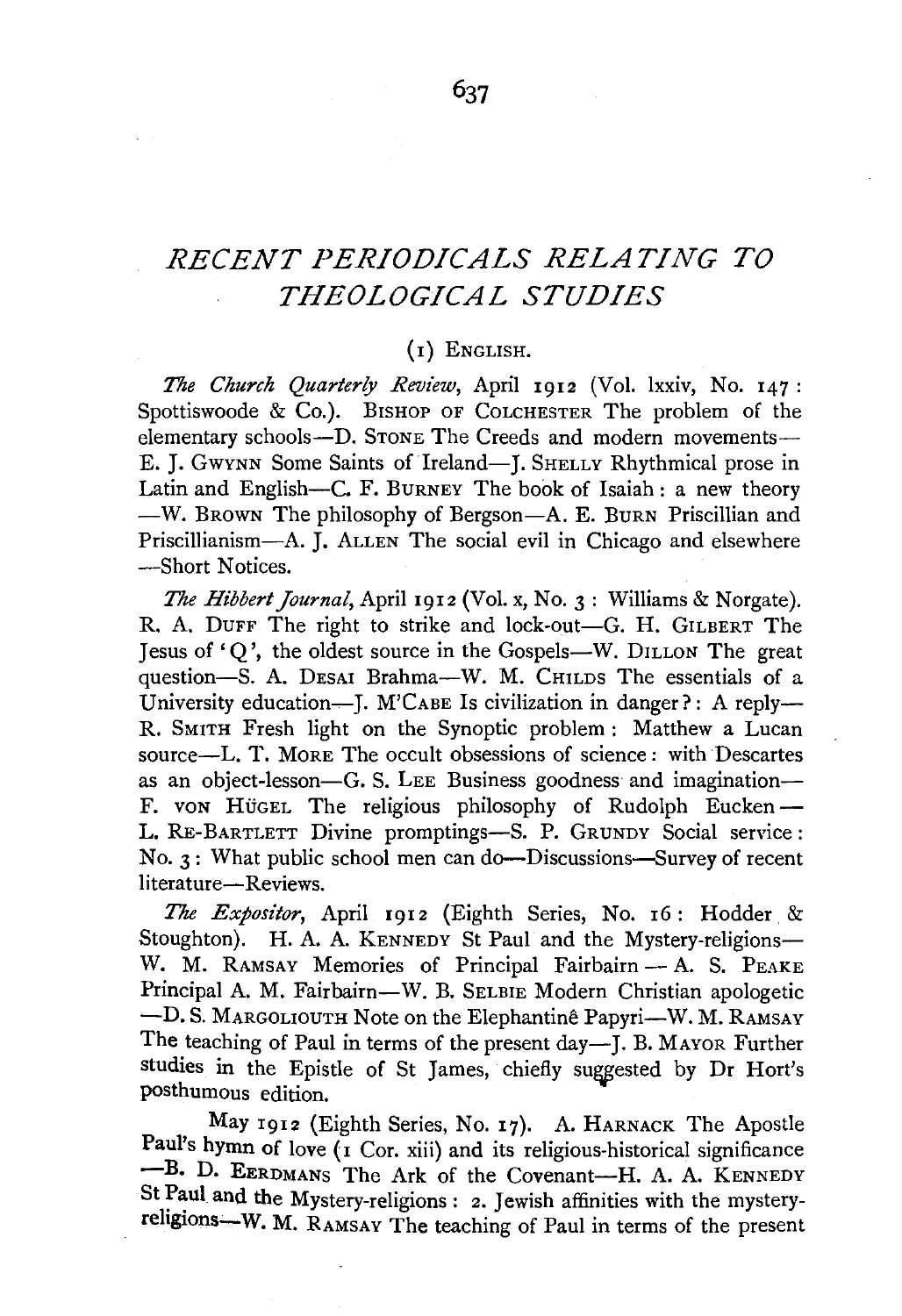day-J. OMAN Personality and grace: 5. A gracious relationship-H. M. WIENER The position of the Tent of Meeting.

June 1912 (Eighth Series, No. 18). A. HARNACK The Apostle Paul's hymn of love  $(I$  Cor. xiii) and its religious-historical significance -I. MOFFATT The theological use of the New Testament-I. B. MAYOR Further studies in the Epistle of St James, chiefly suggested by Dr Hort's posthumous edition-J. OMAN Personality and grace: 6. Faith-I. G. JAMES The final destiny of the evil and of the good-T. K. CHEYNE Dr Gray's new book on Isaiah-W. M. RAMSAY The teaching of Paul in terms of the present day.

#### (z) AMERICAN.

*The American Journal* if *Theology,* April 1912 (Vol. xvi, No. 2 : Chicago University Press). S. MATHEWS Vocational efficiency and the theological curriculum-E. D. BuRTON The place of the New Testament in a theological curriculum-C. A. BRIGGS The Christ of the Church-F. E. ROBBINS The influence of Greek Philosophy on the early commentaries on Genesis-E. GATES The new Prussian heresy law and its workings-G. A. Coe The distinguishing mark of a Christian --Critical Notes-Recent theological literature.

*The Princeton Theological Review,* April 1912 (Vol. x, No. 2: Princeton University Press). L. F. BENSON The liturgical use of English hymns-J. G. MACKEN The origin of the first two chapters of Luke-C. R. MoREY The origin of the Fish Symbol-Reviews of recent literature.

#### (3) FRENCH AND BELGIAN.

*Revue Benedictine,* April 1912 (Vol. xxix, No. z: Abbaye de Maredsous). J. CHAPMAN St Paul and the revelation to St Peter, Matt. xvi 17-A. WILMART Un bref traité de saint Augustin contre les Donatistes-G. MORIN Un recueil gallican inédit de *Benedictiones episcopates* en usage a Freising aux viie-ixe siecles-A. WILMART Une contribution à l'histoire de l'ancienne minuscule latine-G. MORIN Les inscriptions dédicatoires des premières églises de Tegernsee sous l'abbé fondateur Adalbert-Comptes rendus-Notes bibliographiques-U. BERLIÈRE Bulletin d'histoire bénédictine.

*Revue Biblique Internationale, April 1912 (New Series, Vol. ix, No. 2:* Paris, Rue Bonaparte 90). E. PODECHARD La composition du Livre de l'Ecclésiaste-M.-J. LAGRANGE La philosophie religieuse d'Épictète et le christianisme-M.-J. LA GRANGE La secte juive de la nouvelle alliance au pays de Damas-A. VAN HooNACKER Le titre primitive du Livre d'Ezechiel-M.-J. LAGRANGE La nouvelle inscription de Sendjirli-E. KoNIG L'histoire de la religion israelite et la methode scientifique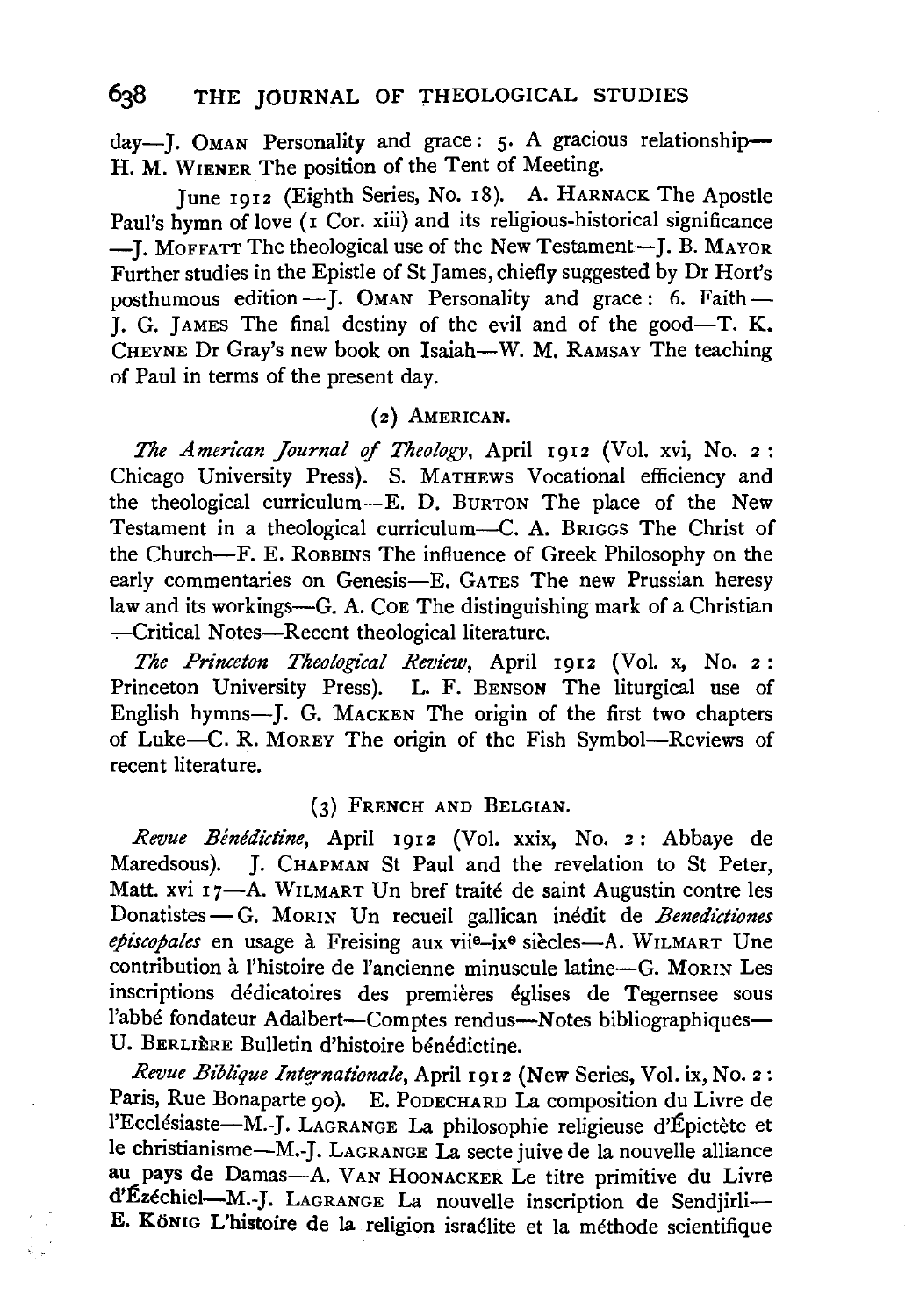### PERIODICALS RELATING TO THEOLOGICAL STUDIES 639

des recherches historiques-SAviGNAC and AnEL Chronique: Neby Samouil---Recensions---Bulletin.

*Revue d'Histoire et de Littérature Religieuses, March-April 1912* (New Series, Vol. iii, No. 2: Paris, 62 Rue des Ecoles). P. PELLIOT Les influences iraniennes en Asie Centrale et en Extrême-Orient-E. c. BA BUT Saint Martin de Tours: Saint Martin eveque et missionnaire -A. LAGARDE Le pape saint Grégoire a-t-il connu la confession?-Chronique bibliographique : II. Histoire des religions : ouvrages généraux *(suite)*: III. Religions des non civilisés - Faits et documents religieux contemporains.

*Revue d'Histoire Ecclésiastique*, April 1912 (Vol. xiii, No. 2 : Louvain, 40 Rue de Namur). A. d'ALES Tertullien et Calliste: le traité de Tertullien *De pudicitia (suite, à suivre*)-R. P. GAULTIER La consignation dans les Eglises d'Occident-V. BRANTS L'economie politique et sociale dans les écrits de L. Lessius (1554-1623) (suite et fin)-Comptes rendus-Chronique-Bibliographie.

*Revue de l'Orient Chrétien*, Jan. 1912 (N. S. Vol. vii, No. 1: Paris, 20 Rue du Regard). B. EvETTS Un prelat reformateur: le patriarche Copte Cyrille IV (1854 à 1861)-S. GRÉBAUT Littérature éthiopienne pseudo-clémentine: III Traduction du Qalémentos (suite)-N. A. BEES Description d'un manuscrit du monastère de Barlaam (Météores) contenant les lettres et les chapitres de Nil d' Ancyre et de Maxime le Confesseur-M. CHAINE Inventaire sommaire des manuscrits ethiopiens de Berlin, acquis depuis 1878-F. NAu Fragments de Mar Aba, disciple de saint Ephrem-F. NAu Deux Notices relatives au Malabar et trois petits calendriers: du Malabar, jacobite et musulman (textes grecs et syriaques)-F. NAU Le denier du culte juif a Elephantine au ve siècle avant notre ère-J. CLEDAT Le temple de Zeus Cassios à Péluse-Bibliographie-Courtes notices.

#### (4) GERMAN.

Zeitschrift für die neutestamentliche Wissenschaft und die Kunde des *Urchristentums(Vol.* xiii, No. 2: Giessen, A. Topelmann). R. BuLTMANN Das religiose Moment in der ethischen Unterweisung des Epiktet und das Neue Testament-CR. BRUSTON Quelques observations sur les Odes de Salomon-H. WEINEL Der Talmud, die Gleichnisse Jesu und die synoptische Frage-K. KASTNER Zur Kontroverse iiber den angeblichen Ketzer Florinus-H. JORDAN Wer war Archaeus ?- A. JACOBY Agrapha-H. Носн Matrix et radix ecclesiae catholicae-Miszellen.

Theologische Quartalschrift (Vol. xciv, No. 2 : Tübingen, H. Laupp). RIESSLER Der achtundsechzigste Psalm- EBERHARTER Gab es im Jahwekult Priesterinnen ?- WEBER Abfassungszeit und Leserkreis des